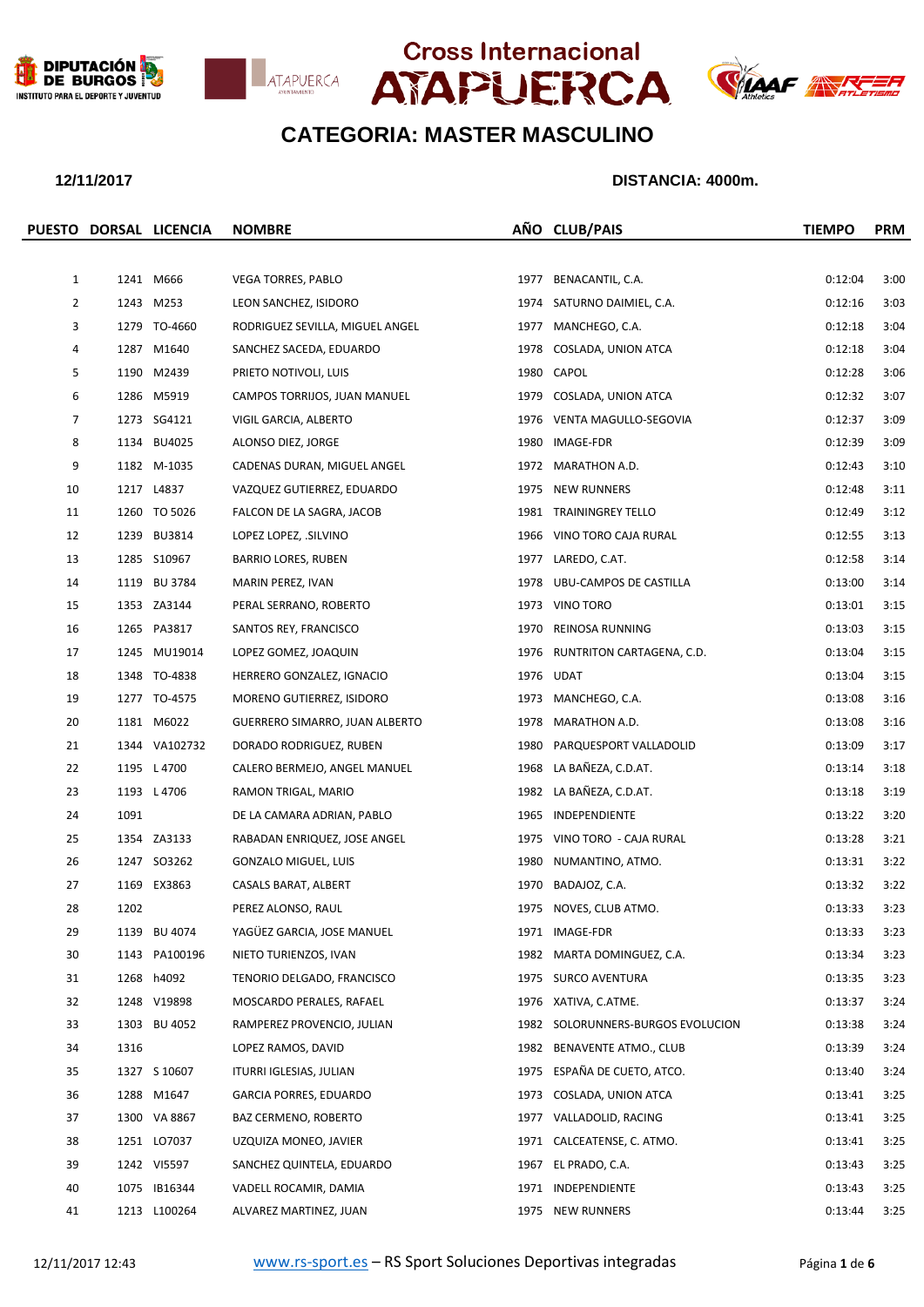







| 42 | 1160            | BENGOA LEJARZABURU, IÑAKI                |      | 1976 AÑARES RIOJA                                   | 0:13:45 | 3:26 |
|----|-----------------|------------------------------------------|------|-----------------------------------------------------|---------|------|
| 43 | 1173 BU4120     | CABESTRERO ESCUDERO, ANDRES              |      | 1970 ARANDA CONDADO DE HAZA-IBERCAJA                | 0:13:49 | 3:27 |
| 44 | 1222            | SUESCUN ERVITI, AINGERU                  |      | 1974 HIRU HERRI                                     | 0:13:51 | 3:27 |
| 45 | 1144 PA100195   | MERINO TEJEDOR, CHEMA                    |      | 1974 MARTA DOMINGUEZ, C.A.                          | 0:13:51 | 3:27 |
| 46 | 1130 BU3983     | DELGADO ARCOS, RODRIGO                   |      | 1978 IMAGE-FDR                                      | 0:13:52 | 3:27 |
| 47 | 1098 TO-4656    | MARTIN NOYA, CARLOS                      |      | 1967 INDEPENDIENTE                                  | 0:13:54 | 3:28 |
| 48 | 1210 EUBI 5191  | DELGADO MARTIN, ENRIQUE                  |      | 1974 SENDOA, C.A.                                   | 0:13:54 | 3:28 |
| 49 | 1201            | MERA HERNANDEZ, SERGIO                   |      | 1982 NOVES, CLUB ATMO.                              | 0:13:54 | 3:28 |
| 50 | 1339 T ib 8874  | MUNOZ PEREZ, DANIEL                      |      | 1976 POLLENCA, C.A.                                 | 0:13:55 | 3:28 |
| 51 | 1252 LO-6711    | OLMOS URETA, JUAN-ASIER                  |      | 1972 CALCEATENSE, C. ATMO.                          | 0:13:55 | 3:28 |
| 52 | 1240 VA8762     | PEREZ LLORENTE, JUAN CARLOS              |      | 1970 VINO TORO CAJA RURAL                           | 0:13:56 | 3:28 |
| 53 | 1183 M 8613     | MATEO DE CASTRO, JESUS                   |      | 1968 MARATHON A.D.                                  | 0:13:56 | 3:28 |
| 54 | 1319 M5332      | MARTINEZ CALERO, JOSE                    |      | 1971 AJALKALA, C.A.                                 | 0:13:57 | 3:29 |
| 55 | 1341            | LOPETEGI GOMEZ, INAKI                    |      | 1971 XANJU ATLETISMO TALDEA                         | 0:13:58 | 3:29 |
| 56 | 1230 SR1290     | GARCIA BENGOECHEA, JAVIER                |      | 1974 CAMARGO RIA DEL CARMEN                         | 0:13:59 | 3:29 |
| 57 | 1266 M1982      | RUIZ ESPINOSA, JUAN FRANCISCO            |      | 1968 FUENLABRADA, ESC.ATMO.                         | 0:13:59 | 3:29 |
| 58 | 1320 M6406      | DOÑORO BLAZQUEZ, RICARDO                 |      | 1977 AJALKALA, C.A.                                 | 0:13:59 | 3:29 |
| 59 | 1355 07016      | SANTURIO CUBRIA, GERARDO                 |      | 1974 GIJON ATLETISMO                                | 0:14:00 | 3:29 |
| 60 | 1347 CY-52159   | ROCA VILA, IBAN                          |      | 1974 TR-SPORTS PARRA                                | 0:14:01 | 3:30 |
| 61 | 1333            | RODRIGUEZ ALVARO, ALFONSO                |      | 1962 GRUPO OASIS, C.ATMO                            | 0:14:01 | 3:30 |
| 62 | 1237 za.3036    | MANRIQUE MARTIN, JESUS MANUEL            |      | 1959 VINO TORO CAJA RURAL                           | 0:14:02 | 3:30 |
| 63 | 1186            | GIL MINGUEZ, ANTONIO                     |      | 1971 PETRER CAPET, C.A.                             | 0:14:03 | 3:30 |
| 64 | 1096            | RAMOS SAIZ, ANGEL                        |      | 1979 INDEPENDIENTE                                  | 0:14:04 | 3:30 |
| 65 | 1104            | SOLAGUREN-BEASCOA FERNANDEZ, JOSE MIGUEL |      | 1966 INDEPENDIENTE                                  | 0:14:05 | 3:31 |
| 66 | 1209 Eu30178    | <b>GARCIA LOPEZ, ANDRES</b>              |      | 1966 SENDOA, C.A.                                   | 0:14:05 | 3:31 |
| 67 | 1116 sr 1988    | GUTIERREZ GUTIERREZ, FELIX               |      | 1965 INDEPENDIENTE                                  | 0:14:06 | 3:31 |
| 68 | 1129 BU4142     | DE LA CALLE JULIAN, SANTIAGO             | 1970 | <b>IMAGE-FDR</b><br>SELAYA-REPARTE-JOSELIN SOBAOS Y | 0:14:07 | 3:31 |
| 69 | 1276 SR1583     | SAN ROMAN GOBANTES, JOSE MANUEL          |      | 1972 QUESADAS                                       | 0:14:07 | 3:31 |
| 70 | 1306 EN TRAMITE | GARCIA GANDARA, FELIX                    |      | 1961 SOLORUNNERS-BURGOS EVOLUCION                   | 0:14:08 | 3:31 |
| 71 | 1329 VA 8878    | LLORENTE MIGUEL, JUAN ANGEL              |      | 1969 VILLANUBLA, ATLETISMO                          | 0:14:08 | 3:31 |
| 72 | 1105            | GUTIERREZ MARIA, FRANCISCO ANTO          | 1965 | INDEPENDIENTE                                       | 0:14:10 | 3:32 |
| 73 | 1298 S-10571    | GUTIERREZ ABASCAL, JAVIER                | 1978 | AMIGOS DEL DEPORTE                                  | 0:14:15 | 3:33 |
| 74 | 1072            | MONEDERO GONZALEZ, JORGE                 | 1976 | INDEPENDIENTE                                       | 0:14:16 | 3:33 |
| 75 | 1199 TO-4752    | HERNANDEZ DE LA FUENTE, JOSE LUIS        |      | 1972 NOVES, CLUB ATMO.                              | 0:14:16 | 3:33 |
| 76 | 1256 AR3573     | CARRATO SIERRA, IVAN                     | 1980 | SIMPLY SCORPIO71                                    | 0:14:16 | 3:33 |
| 77 | 1191 VA 8829    | FLORES BLANCO, OSCAR DAVID               | 1970 | LA BAÑEZA, C.D.AT.                                  | 0:14:17 | 3:34 |
| 78 | 1244 MU 19007   | CONESA JIMENEZ, JOSE LUIS                | 1970 | RUNTRITON CARTAGENA, C.D.                           | 0:14:17 | 3:34 |
| 79 | 1174 BU2973     | CALVO DIEZ, SERGIO                       |      | 1970 ARANDA CONDADO DE HAZA-IBERCAJA                | 0:14:20 | 3:34 |
| 80 | 1214 L100350    | GARCIA FIDALGO, MANUEL                   | 1971 | <b>NEW RUNNERS</b>                                  | 0:14:20 | 3:34 |
| 81 | 1185 A11525     | CARRETERO RODRIGUEZ, ANTONIO             | 1976 | PETRER CAPET, C.A.                                  | 0:14:21 | 3:35 |
| 82 | 1226            | MARTIN PUENTE, FELIX ANGEL               | 1968 | LOS RELÁMPAGOS DE OÑA, C.A.                         | 0:14:21 | 3:35 |
| 83 | 1311            | FERNANDEZ CERVIÑO, JORGE                 | 1977 | BENAVENTE ATMO., CLUB                               | 0:14:24 | 3:35 |
| 84 | 1313            | MARTINEZ MERCHAN, DANIEL                 | 1979 | BENAVENTE ATMO., CLUB                               | 0:14:25 | 3:36 |
|    |                 |                                          |      |                                                     |         |      |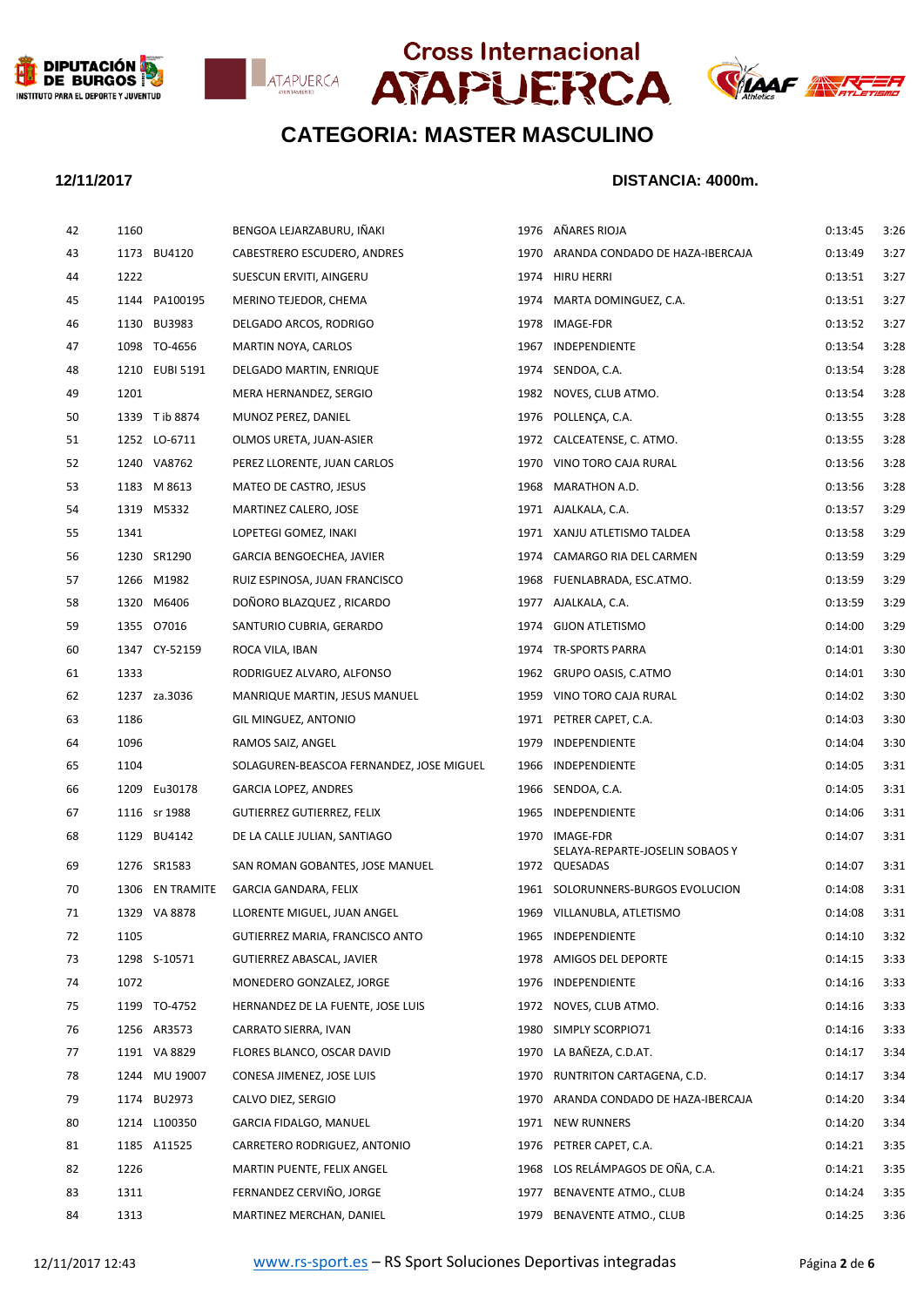







| 85  | 1349 |               | ORTEGA ARNAIZ, ROBERTO                                                |      | 1970 VILLASUR DE HERREROS            | 0:14:25 | 3:36 |
|-----|------|---------------|-----------------------------------------------------------------------|------|--------------------------------------|---------|------|
| 86  |      | 1172 BU4201   | DE LA CAL GARCIA, FELIX                                               |      | 1982 ARANDA CONDADO DE HAZA-IBERCAJA | 0:14:26 | 3:36 |
| 87  |      | 1318 M9291    | VACAS SANCHEZ, JULIAN                                                 |      | 1971 AJALKALA, C.A.                  | 0:14:26 | 3:36 |
| 88  |      | 1204 AV1421   | GALAN SEGOVIA, RAUL                                                   |      | 1978 PUENTE ROMANILLOS, CLUB         | 0:14:29 | 3:37 |
| 89  |      | 1149 SS19334  | GARCIA DE LA FUENTE, JOSE LUIS                                        |      | 1957 ALONA MENDI                     | 0:14:30 | 3:37 |
| 90  |      | 1196 L 4026   | LOZANO ROLDAN, JESUS MELCHOR                                          |      | 1962 LA BAÑEZA, C.D.AT.              | 0:14:31 | 3:37 |
| 91  | 1162 |               | CARRACEDO IGLESIAS, DANIEL                                            |      | 1968 AÑARES RIOJA                    | 0:14:32 | 3:37 |
| 92  | 1093 |               | <b>GARCIA TOME, ANTONIO</b>                                           |      | 1971 INDEPENDIENTE                   | 0:14:32 | 3:37 |
| 93  |      | 1192 VA 8706  | VELASCO CANO, JOSE ANTONIO                                            |      | 1959 LA BAÑEZA, C.D.AT.              | 0:14:33 | 3:38 |
| 94  | 1161 |               | NEGREA, AUREL FLORIN                                                  |      | 1981 AÑARES RIOJA                    | 0:14:34 | 3:38 |
| 95  |      | 1246 A8984    | <b>GUARDIOLA RICO, DIMAS</b>                                          |      | 1970 CAMISETAS ECONOMICAS ELDA       | 0:14:36 | 3:38 |
| 96  | 1097 |               | FERNANDEZ MARTINEZ, LUIS MANUEL                                       |      | 1976 INDEPENDIENTE                   | 0:14:36 | 3:38 |
| 97  |      | 1200 TO-4748  | MINGUEZ SANCHEZ, CESAR                                                |      | 1975 NOVES, CLUB ATMO.               | 0:14:38 | 3:39 |
| 98  |      | 1126 BU100584 | SAN MARTIN CASTILLO, CESAR FERNANDO                                   |      | 1973 UBU-CAMPOS DE CASTILLA          | 0:14:38 | 3:39 |
| 99  |      | 1120 BU10306  | VALLEJO URBANEJA, ADOLFO                                              |      | 1971 UBU-CAMPOS DE CASTILLA          | 0:14:38 | 3:39 |
| 100 |      | 1138 BU 3956  | <b>CUESTA SOTO, ROBERTO</b>                                           |      | 1973 IMAGE-FDR                       | 0:14:38 | 3:39 |
| 101 |      | 1133 BU3686   | RODRIGUEZ FERNANDEZ, LUCIANO                                          |      | 1964 IMAGE-FDR                       | 0:14:38 | 3:39 |
| 102 | 1309 |               | CARRION ALONSO, ANGEL LUIS<br>FERNANDEZ DE ROITEGUI VILUMBRALES, JOSE |      | 1962 BENAVENTE ATMO., CLUB           | 0:14:40 | 3:39 |
| 103 |      | 1176 BI-7495  | RAMON                                                                 |      | 1968 CASTILLA-LEON-ERMUA, C.A.       | 0:14:41 | 3:40 |
| 104 |      | 1122 BU3374   | <b>GARCES MORAN, ALFONSO</b>                                          |      | 1961 UBU-CAMPOS DE CASTILLA          | 0:14:42 | 3:40 |
| 105 |      | 1215 L100600  | LORENZO COLINAS, CARLOS                                               |      | 1976 NEW RUNNERS                     | 0:14:42 | 3:40 |
| 106 |      | 1153 BU-3965  | PALACIOS ESTEBAN, RAMON                                               |      | 1964 AMA, C.D.                       | 0:14:43 | 3:40 |
| 107 |      | 1235 S11113   | AGÜERO FERNANDEZ, RAMON                                               |      | 1974 CAMARGO RIA DEL CARMEN          | 0:14:47 | 3:41 |
| 108 | 1108 |               | CENTENO RENEDO, DIEGO                                                 |      | 1975 INDEPENDIENTE                   | 0:14:49 | 3:42 |
| 109 | 1141 |               | IBARRA CEBRECOS, IGNACIO                                              |      | 1967 TRAGALEGUAS                     | 0:14:52 | 3:42 |
| 110 |      | 1180 BI-20350 | BOUZO GERENABARRENA, ALEX                                             |      | 1973 CASTILLA-LEON-ERMUA, C.A.       | 0:14:52 | 3:42 |
| 111 | 1140 |               | AGUILERA VIAMONTE, JESUS                                              |      | 1964 TRAGALEGUAS                     | 0:14:55 | 3:43 |
| 112 |      | 1261 TO 5028  | HERNANDEZ LOPEZ, JUAN CARLOS                                          |      | 1967 TRAININGREY TELLO               | 0:14:55 | 3:43 |
| 113 |      | 1331 M1147    | ZORITA PADRINO02, JOSE MARIA                                          |      | 1965 TCR TEAM                        | 0:14:56 | 3:43 |
| 114 |      | 1207 M 2850   | BLANCO GALLO, DAVID                                                   |      | 1973 ALCOBENDAS, CAP                 | 0:14:58 | 3:44 |
| 115 |      | 1194 L 4720   | SANTOS CUERVO, FIDEL                                                  |      | 1961 LA BAÑEZA, C.D.AT.              | 0:15:00 | 3:44 |
| 116 |      | 1135 AV1352   | CORRAL JIMENEZ, DIEGO                                                 |      | 1982 IMAGE-FDR                       | 0:15:01 | 3:45 |
| 117 | 1310 |               | CHARRO REGUERAS, JOSE CARLOS                                          | 1967 | BENAVENTE ATMO., CLUB                | 0:15:01 | 3:45 |
| 118 | 1220 |               | GALLEGO LABRADOR, DANIEL                                              |      | 1974 HIRU HERRI                      | 0:15:02 | 3:45 |
| 119 | 1150 |               | BERDON SAN MARTIN, FERNANDO                                           |      | 1974 RAUDENSE, ATLETA                | 0:15:03 | 3:45 |
| 120 |      | 1137 BU 4143  | MARTINEZ BERRO, JESUS                                                 | 1979 | IMAGE-FDR                            | 0:15:03 | 3:45 |
| 121 |      | 1165 BU4138   | MUÑOZ SORIANO, ALBERTO JOSE                                           | 1978 | BARBADILLO DEL MERCADO-ECOALIA       | 0:15:04 | 3:45 |
| 122 | 1170 |               | GARCIA TOBALINA, CHECHU                                               |      | 1964 PRADOLUENGO, C.A.               | 0:15:05 | 3:46 |
| 123 | 1076 |               | QUETGLAS BRUNO, BARTOMEU                                              | 1969 | INDEPENDIENTE                        | 0:15:06 | 3:46 |
| 124 |      | 1282 TO-5059  | GOMEZ ROMAN, LUIS MARTIN                                              | 1970 | MANCHEGO, C.A.                       | 0:15:08 | 3:46 |
| 125 | 1092 |               | MARTIN PUENTE, RODRIGO                                                |      | 1982 INDEPENDIENTE                   | 0:15:09 | 3:47 |
| 126 |      | 1351 S-3686   | LLATA SANCHEZ, ALBERTO                                                |      | 1960 INDEPENDIENTE                   | 0:15:11 | 3:47 |
| 127 |      | 1231 SR1839   | RODRIGUEZ SALVADOR, ANGEL                                             |      | 1974 CAMARGO RIA DEL CARMEN          | 0:15:11 | 3:47 |
|     |      |               |                                                                       |      |                                      |         |      |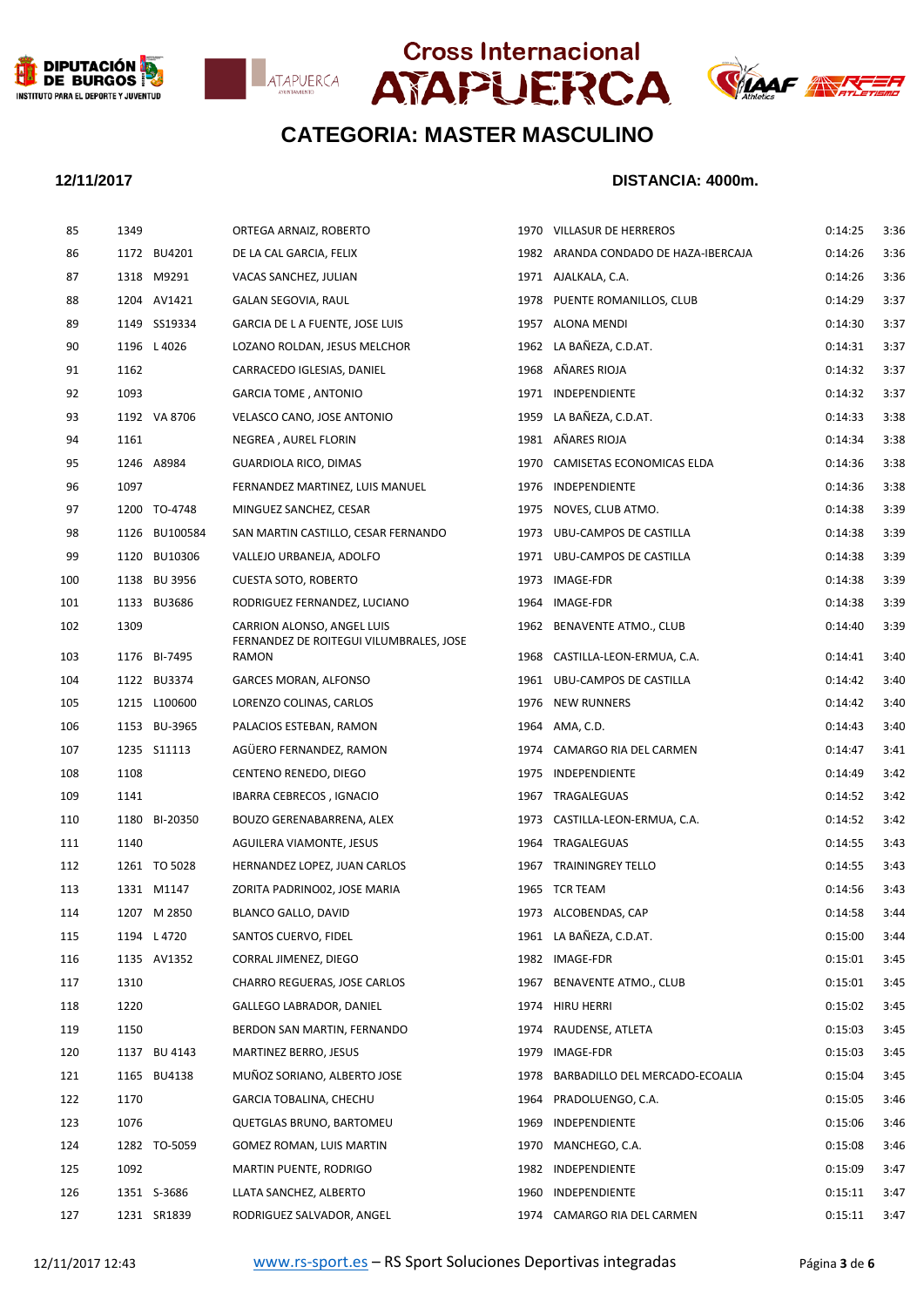







### **12/11/2017 DISTANCIA: 4000m.**

| 128 |      | 1228 SR1369    | GUTIERREZ ARROYO, LUIS ANDRES   |      | 1969 CAMARGO RIA DEL CARMEN    | 0:15:12 | 3:47 |
|-----|------|----------------|---------------------------------|------|--------------------------------|---------|------|
| 129 |      | 1253 FV1382    | HERNANDEZ CALERO, JOSE LUIS     |      | 1970 AVUTARDA MAXIROGA, C.D.   | 0:15:12 | 3:47 |
| 130 |      | 1263 SR1768    | NINO GUTIERREZ, GERMAN          |      | 1978 REINOSA RUNNING           | 0:15:15 | 3:48 |
| 131 |      | 1151 BU-3575   | CARABIAS NIETO, MOISES          |      | 1972 AMA, C.D.                 | 0:15:17 | 3:49 |
| 132 | 1089 |                | SAN PEDRO HORTIGUELA, JUSTO     |      | 1970 INDEPENDIENTE             | 0:15:18 | 3:49 |
| 133 |      | 1177 BI-6015   | FUERTES FERRERAS, SANTIAGO      |      | 1953 CASTILLA-LEON-ERMUA, C.A. | 0:15:19 | 3:49 |
| 134 |      | 1121 BU100360  | SANZ SANZ, MARCIANO             |      | 1967 UBU-CAMPOS DE CASTILLA    | 0:15:20 | 3:49 |
| 135 | 1085 |                | GARMENDIA GARMENDIA, JON ANDER  |      | 1977 INDEPENDIENTE             | 0:15:22 | 3:50 |
| 136 |      | 1345 Eubi52846 | <b>BORGE FLORES, JOSE</b>       |      | 1971 SEKULEBEDARRA             | 0:15:23 | 3:50 |
| 137 |      | 1297 S 11122   | GUTIERREZ ABASCAL, JUAN ANTONIO |      | 1974 AMIGOS DEL DEPORTE        | 0:15:24 | 3:50 |
| 138 | 1308 |                | ORTEGA GARCIA, ESTEBAN          | 1957 | BENAVENTE ATMO., CLUB          | 0:15:24 | 3:50 |
| 139 | 1315 |                | GARCIA TRANCHE, MIGUEL ANGEL    | 1979 | BENAVENTE ATMO., CLUB          | 0:15:27 | 3:51 |
| 140 |      | 1208 eu30037   | MEDINA CALERO, AITOR            |      | 1976 SENDOA, C.A.              | 0:15:27 | 3:51 |
| 141 |      | 1272 4045ast   | MENTXAKA FERNANDEZ, JAGOBA      |      | 1977 ORIENTE ATMO., CLUB       | 0:15:31 | 3:52 |
| 142 | 1312 |                | NOGUEIRAS ALONSO, JOSE LUIS     | 1970 | BENAVENTE ATMO., CLUB          | 0:15:32 | 3:52 |
| 143 | 1080 |                | PALACIOS SAIZ, RAMON            |      | 1970 INDEPENDIENTE             | 0:15:35 | 3:53 |
| 144 |      | 1178 BI-7827   | GONZALEZ HERNANDEZ, ANGEL       |      | 1973 CASTILLA-LEON-ERMUA, C.A. | 0:15:37 | 3:54 |
| 145 | 1338 |                | VICENS CAMPOMAR, FRANCISCO      |      | 1972 POLLENÇA, C.A.            | 0:15:41 | 3:55 |
| 146 | 1340 |                | PORTA GARMENDIA, PATXI          |      | 1967 XANJU ATLETISMO TALDEA    | 0:15:42 | 3:55 |
| 147 |      | 1218 L100376   | VIVAS ALEGRE, SANTIAGO          | 1967 | <b>NEW RUNNERS</b>             | 0:15:44 | 3:55 |
| 148 | 1259 |                | BALMASEDA PEDROSA, ANTONIO      |      | 1974 TRAININGREY TELLO         | 0:15:45 | 3:56 |
| 149 | 1221 |                | AYAPE ZARATIEGUI, OSCAR         |      | 1960 HIRU HERRI                | 0:15:48 | 3:56 |
| 150 | 1106 |                | GARCIA SALAZAR, DAVID           |      | 1976 INDEPENDIENTE             | 0:15:49 | 3:57 |
| 151 |      | 1280 TO-4813   | PRADAS HARO, JUAN JOSE          |      | 1976 MANCHEGO, C.A.            | 0:15:53 | 3:58 |
| 152 |      | 1291 SS 17652  | CRISTOBAL GARCIA, MIGUEL ANGEL  |      | 1961 GOIERRI GARAIA, ATMO      | 0:15:53 | 3:58 |
| 153 | 1112 |                | GOMEZ PAREDES, JOSE MARIA       |      | 1971 INDEPENDIENTE             | 0:15:54 | 3:58 |
| 154 |      | 1187 A9996     | TOLOSA VICENTE, ANTONIO         | 1969 | PETRER CAPET, C.A.             | 0:15:56 | 3:58 |
| 155 | 1136 |                | GARCIA CRESPO, LUIS PEDRO       |      | 1968 IMAGE-FDR                 | 0:15:56 | 3:58 |
| 156 | 1317 |                | RAMOS GAREA, JOSE ANTONIO       | 1973 | BENAVENTE ATMO., CLUB          | 0:15:56 | 3:58 |
| 157 |      | 1197 BU-3514   | LOPEZ BOCANEGRA, ANGEL          |      | 1953 PORTUGALETE, C.ATMO.      | 0:15:57 | 3:59 |
| 158 | 1113 |                | HERAULT ., FRANÇOIS-ALEXANDRE   |      | 1974 INDEPENDIENTE             | 0:15:58 | 3:59 |
| 159 |      | 1264 SR1855    | ALVAREZ GARCIA, ROBERTO         | 1980 | REINOSA RUNNING                | 0:16:01 | 4:00 |
| 160 |      | 1336 BU4191    | CUESTA ROMERO, ALBERTO          | 1974 | <b>GRUPO ECOALIA BdM</b>       | 0:16:01 | 4:00 |
| 161 |      | 1281 TO-4955   | LOMINCHAR PLAZA, VICENTE        | 1965 | MANCHEGO, C.A.                 | 0:16:03 | 4:00 |
| 162 | 1269 |                | ARIAS TORRON, ALBERTO           |      | 1971 LUCENSE, ESC.ATCA.        | 0:16:03 | 4:00 |
| 163 | 1087 |                | DIEZ GOMEZ, JUAN CARLOS         |      | 1971 INDEPENDIENTE             | 0:16:05 | 4:01 |
| 164 | 1109 |                | MANSILLA GASPAR, LUNA           | 1971 | INDEPENDIENTE                  | 0:16:07 | 4:01 |
| 165 | 1254 |                | GONZALEZ ARENAS, ALBERTO        |      | 1966 MIERCOLES A CORRER        | 0:16:07 | 4:01 |
| 166 |      | 1274 S-9737    | TERAN VIGIL, GONZALO            | 1963 | COLINDRES, C.A.                | 0:16:08 | 4:01 |
| 167 | 1078 |                | AGUILAR BERROCAL, MANOLO        | 1975 | INDEPENDIENTE                  | 0:16:12 | 4:02 |
| 168 | 1258 |                | 1523125 RUBIO RUBIO, JOSE LUIS  |      | 1976 CULTURAL DE PAMUNDI       | 0:16:15 | 4:03 |
| 169 | 1270 |                | MARTINEZ ALONSO, SERGIO         |      | 1974 LUCENSE, ESC.ATCA.        | 0:16:15 | 4:03 |
| 170 | 1101 |                | GONZALEZ GONZALEZ, ALBERTO      |      | 1972 INDEPENDIENTE             | 0:16:17 | 4:04 |
| 171 | 1107 |                | CAMARA SANCHEZ, MAGDALENO       |      | 1966 INDEPENDIENTE             | 0:16:18 | 4:04 |
|     |      |                |                                 |      |                                |         |      |

12/11/2017 12:43 [www.rs-sport.es](http://www.rs-sport.es/) – RS Sport Soluciones Deportivas integradas Página **4** de **6**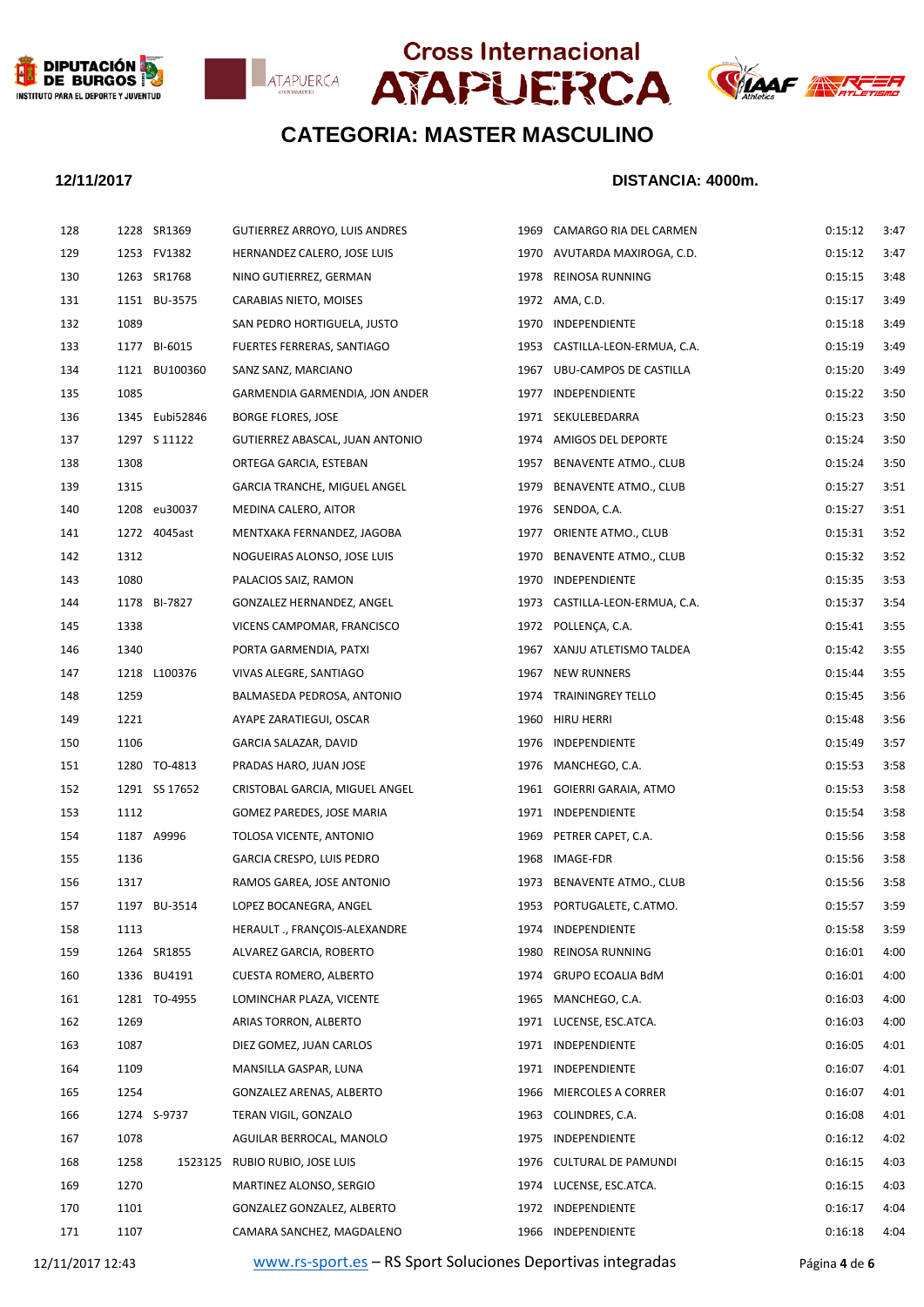







### **12/11/2017 DISTANCIA: 4000m.**

| 172 | 1346 |                 | FERNANDEZ ALIJA, JUAN JOSE           |      | 1968 TRABALENGUAS                     | 0:16:18 | 4:04 |
|-----|------|-----------------|--------------------------------------|------|---------------------------------------|---------|------|
| 173 |      | 1131 BU2743     | CABESTRERO BLANCO, LUIS              |      | 1956 IMAGE-FDR                        | 0:16:21 | 4:05 |
| 174 |      | 1324 SR EN TRAM | MARTIN GONZALEZ, CARLOS JAVIER       |      | 1972 ESPAÑA DE CUETO, ATCO.           | 0:16:23 | 4:05 |
| 175 |      | 1323 S 892      | RIVAS ABASCAL, ANTONIO               |      | 1949 ESPAÑA DE CUETO, ATCO.           | 0:16:24 | 4:05 |
| 176 |      | 1216 L100330    | PRIETO BARRIENTOS, JUAN JOSE         |      | 1976 NEW RUNNERS                      | 0:16:27 | 4:06 |
| 177 | 1203 |                 | PEREZ JIMENEZ, MIGUEL                |      | 1967 NOVES, CLUB ATMO.                | 0:16:29 | 4:07 |
| 178 |      | 1293 MA-4058    | COMINO RIOS, RAFAEL                  |      | 1965 ARROYO DE LA MIEL, C.A.          | 0:16:34 | 4:08 |
| 179 | 1326 |                 | GONZALEZ GOMEZ, JORGE                |      | 1980 ESPAÑA DE CUETO, ATCO.           | 0:16:37 | 4:09 |
| 180 |      | 1292 SS 18940   | UNANUE ETXEBERRIA, IGNACIO           |      | 1959 GOIERRI GARAIA, ATMO             | 0:16:48 | 4:11 |
| 181 | 1127 |                 | SICILIA ESPUNY, JORGE                |      | 1974 CAPISCOL-IBERCAJA                | 0:16:49 | 4:12 |
| 182 |      | 1179 BI-7509    | MUNOZ PENAS, CAMILO                  |      | 1970 CASTILLA-LEON-ERMUA, C.A.        | 0:16:50 | 4:12 |
| 183 | 1086 |                 | HORTIGUELA CALLEJO, ALBERTO          |      | 1980 INDEPENDIENTE                    | 0:16:50 | 4:12 |
| 184 |      | 1175 BU2756     | MARTINEZ RIBERAS, AGUSTIN            |      | 1950 ARANDA CONDADO DE HAZA-IBERCAJA  | 0:16:51 | 4:12 |
| 185 |      | 1236 SR2049     | FERNANDEZ TORRE, JOSE LUIS           |      | 1953 CAMARGO RIA DEL CARMEN           | 0:17:02 | 4:15 |
| 186 | 1118 |                 | 103011 LORO REPRESA, JUAN            |      | 1977 INDEPENDIENTE                    | 0:17:10 | 4:17 |
| 187 | 1314 |                 | MORALES BLANCO, EUGENIO              |      | 1975 BENAVENTE ATMO., CLUB            | 0:17:13 | 4:18 |
| 188 | 1079 |                 | DEL CERRO GRANDE, AGUSTIN            |      | 1961 INDEPENDIENTE                    | 0:17:16 | 4:18 |
| 189 |      | 1158 BU-3757    | VEGAS MIGUEL, JOSE IGNACIO           |      | 1963 AMA, C.D.                        | 0:17:19 | 4:19 |
| 190 |      | 1233 SR1841     | VELARDE RABASA, JOSE RAMON           |      | 1976 CAMARGO RIA DEL CARMEN           | 0:17:21 | 4:20 |
| 191 |      | 1322 S-5526     | GARCIA BARANDA, LUIS MIGUEL          |      | 1952 CORRALES-JOSÉ PEÑA LASTRA, ATCO. | 0:17:23 | 4:20 |
| 192 | 1334 |                 | GOMEZ PUENTE, DIEGO                  |      | 1975 FUND.CAJA RURAL BURGOS           | 0:17:24 | 4:20 |
| 193 | 1294 |                 | LOZANO MERINO, CARLOS                |      | 1974 LOS PAPAMOSCAS                   | 0:17:26 | 4:21 |
| 194 | 1099 |                 | HERAS MAESO, EDUARDO                 |      | 1960 INDEPENDIENTE                    | 0:17:28 | 4:21 |
| 195 |      | 1249 SR-383     | SANTIDRIAN NAVARRO, JOSE RICARDO     |      | 1961 CARCOBA-RIBAMONTAN AL MAR        | 0:17:32 | 4:22 |
| 196 | 1094 |                 | PENARANDA HERNANDO, RAUL             |      | 1975 INDEPENDIENTE                    | 0:17:33 | 4:23 |
| 197 | 1164 |                 | PEREZ MAJO, JAVIER                   |      | 1969 BENAVIDES, C.M.                  | 0:17:41 | 4:25 |
| 198 |      | 1156 BU-3867    | DEL VAL REIZABAL, RODRIGO            |      | 1975 AMA, C.D.                        | 0:17:43 | 4:25 |
| 199 |      | 1227 S11105     | RUIZ DIEZ, ALFONSO                   |      | 1950 CAMARGO RIA DEL CARMEN           | 0:17:45 | 4:26 |
| 200 |      | 1234 SR2050     | LOPEZ LOPEZ, GONZALO                 |      | 1979 CAMARGO RIA DEL CARMEN           | 0:17:46 | 4:26 |
| 201 | 1146 |                 | CARRANZA CAMPO, JOSE ROBERTO         |      | 1969 BRIVIESCA, C.ATMO.               | 0:17:47 | 4:26 |
| 202 | 1082 |                 | BARRIO OLMEDILLO, JUAN CARLOS        |      | 1966 INDEPENDIENTE                    | 0:17:47 | 4:26 |
| 203 | 1332 |                 | MARTIN MARTIN, ANTONIO JESUS         |      | 1963 GRUPO OASIS, C.ATMO              | 0:18:00 | 4:29 |
| 204 | 1117 |                 | RUIZ RUIZ, RAFA                      | 1970 | INDEPENDIENTE                         | 0:18:06 | 4:31 |
| 205 |      | 1238 za100745   | GAGO RODRIGUEZ, JOSE MANUEL          |      | 1955 VINO TORO CAJA RURAL             | 0:18:11 | 4:32 |
| 206 | 1325 |                 | MORALES LAMAR, MARIO                 | 1972 | ESPAÑA DE CUETO, ATCO.                | 0:18:13 | 4:33 |
| 207 |      | 1304 BU4050     | ESTEBAN PIQUERO, FRANCISCO WENCESLAO |      | 1959 SOLORUNNERS-BURGOS EVOLUCION     | 0:18:37 | 4:39 |
| 208 | 1148 |                 | CAMINO SANZ, EMILIO                  | 1965 | BRIVIESCA, C.ATMO.                    | 0:18:58 | 4:44 |
| 209 | 1145 |                 | CARRANZA SORRIGUETA, ROBERTO         | 1971 | BRIVIESCA, C.ATMO.                    | 0:18:58 | 4:44 |
| 210 | 1110 |                 | JARAS MUÑOZ, MARCELINO               | 1966 | INDEPENDIENTE                         | 0:19:04 | 4:45 |
| 211 |      | 1077 M1257      | GALLEGO ANDRADA, JOSE JAVIER         |      | 1964 AD MARATHON                      | 0:19:23 | 4:50 |
| 212 | 1147 |                 | GARCIA FERNANDEZ, JUAN JOSE          | 1968 | BRIVIESCA, C.ATMO.                    | 0:19:25 | 4:51 |
| 213 | 1225 |                 | PRADO RODRIGO, FERNANDO              |      | 1955 LOS RELÁMPAGOS DE OÑA, C.A.      | 0:19:26 | 4:51 |
| 214 | 1142 |                 | GIL MORENO, FRANCISCO                |      | 1953 TRAGALEGUAS                      | 0:19:38 | 4:54 |
| 215 |      | 1123 BU2901     | PEREZ MARTIN, MELECIO                |      | 1958 UBU-CAMPOS DE CASTILLA           | 0:19:39 | 4:54 |
|     |      |                 |                                      |      |                                       |         |      |

12/11/2017 12:43 [www.rs-sport.es](http://www.rs-sport.es/) – RS Sport Soluciones Deportivas integradas Página **5** de **6**